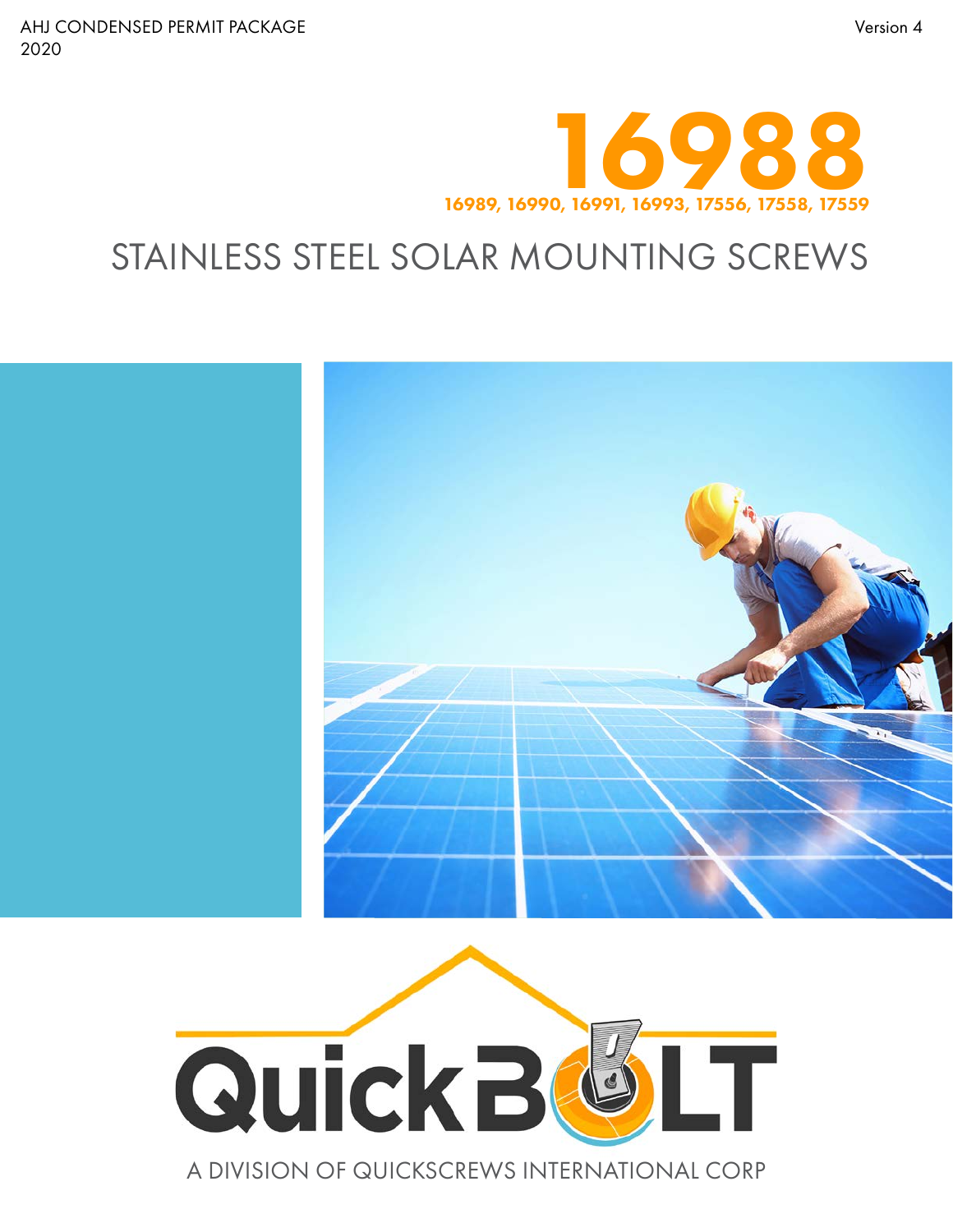# TABLE OF CONTENTS





Quickscrews International Corp. has changed the name of its solar division from SolarRoofHook to QuickBOLT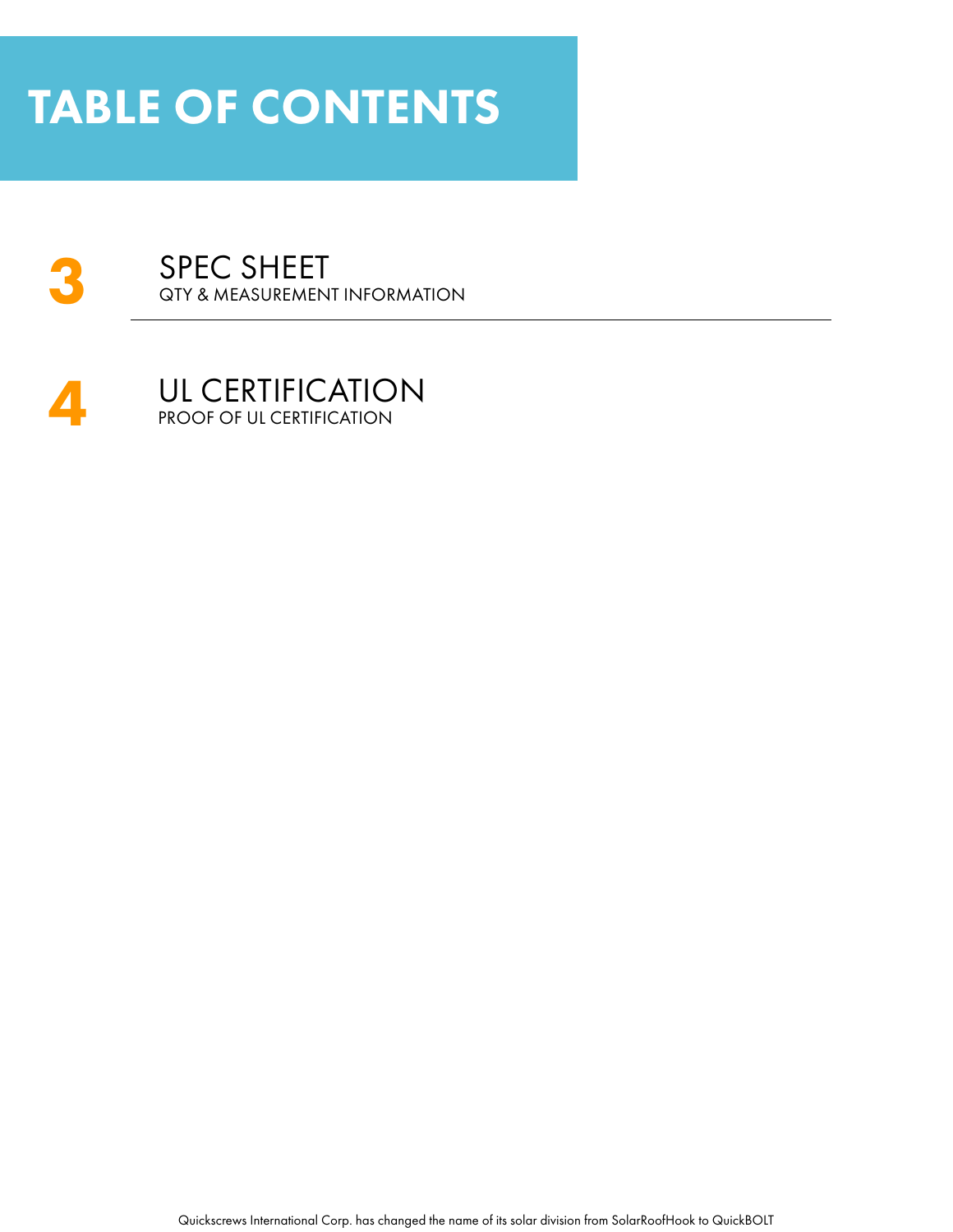# SPEC SHEET

| Part # | <b>Box Quantity</b> | <b>Size</b>               |
|--------|---------------------|---------------------------|
| 16988  | 20 Screws           | $5/16'' \times 3''$       |
| 16989  | 20 Screws           | $5/16'' \times 3 - 1/2''$ |
| 16990  | 40 Screws           | $5/16'' \times 3''$       |
| 16991  | <b>40 Screws</b>    | $5/16'' \times 4''$       |
| 16993  | 20 Screws           | $5/16'' \times 4''$       |
| 17556  | 20 Screws           | $\frac{1}{4}$ " x 3"      |
| 17558  | 40 Screws           | $\frac{1}{4}$ " x 3"      |
| 17559  | 20 Screws           | $\frac{1}{4}$ " x 4"      |







5830 Las Positas Road, Livermore CA 94551 | 3948 Airway Drive, Rock Hill SC 29732 Phone: (844) 671-6045 | Fax: (800) 689-7975 | www.quickbolt.com<br>QuickBOLT is a division of Quickscrews International Corp.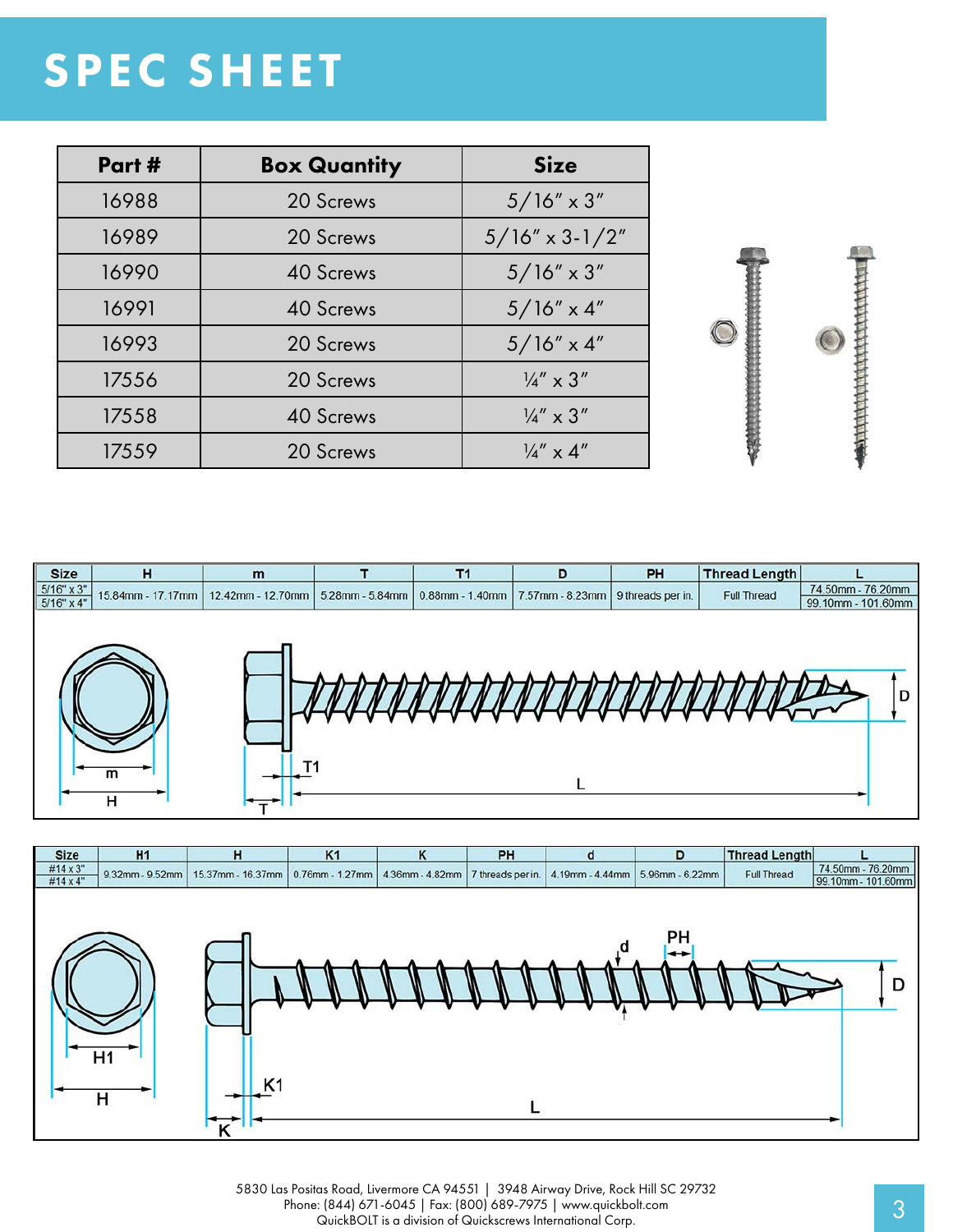## **UL CERTIFICATION**

### CERTIFICATE OF COMPLIANCE

**Certificate Number Report Reference Issue Date**  20180725-E493748 E493748-20170817 2018-JULY-25

Issued to: SolarRoofHook, a Division of Quickscrews International Corp 5830 Las Positas Rd. Livermore CA 94551

This is to certify that representative samples of

COMPONENT - MOUNTING SYSTEMS, MOUNTING DEVICES. CLAMPING DEVICES AND GROUND LUGS FOR USE WITH PHOTOVOLTAIC MODULES AND PANELS Refer to Addendum Page for Models/Product.

Have been investigated by UL in accordance with the Standard(s) indicated on this Certificate.

Standard(s) for Safety: UL 2703 Standard for Mounting Systems, Mounting Devices, Clamping/Retention Devices, and Ground Lugs for Use with Flat-Plate Photovoltaic Modules and Panels. **Additional Information:** See the UL Online Certifications Directory at www.ul.com/database for additional information

Only those products bearing the UL Certification Mark should be considered as being covered by UL's Certification and Follow-Up Service.

The UL Recognized Component Mark generally consists of the manufacturer's identification and catalog number, model number or other product designation as specified under "Marking" for the particular Recognition as published in the appropriate UL Directory. As a supplementary means of identifying products that have been produced under UL's Component Recognition Program, UL's Recognized Component Mark: W. may be used in conjunction with the required Recognized Marks. The Recognized Component Mark is required when specified in the UL Directory preceding the recognitions or under "Markings" for the individual recognitions.

Recognized components are incomplete in certain constructional features or restricted in performance capabilities and are intended for use as components of complete equipment submitted for investigation rather than for direct separate installation in the field. The final acceptance of the component is dependent upon its installation and use in complete equipment submitted to UL LLC.

Look for the UL Certification Mark on the product.

Bamblel

can Certifica UL LLC

ices are provided on behalf of UL LLC (UL) or Any information and<br>contact a local UL C imentation involving UL Mark<br>ner Service Representative at

Page 1 of 2